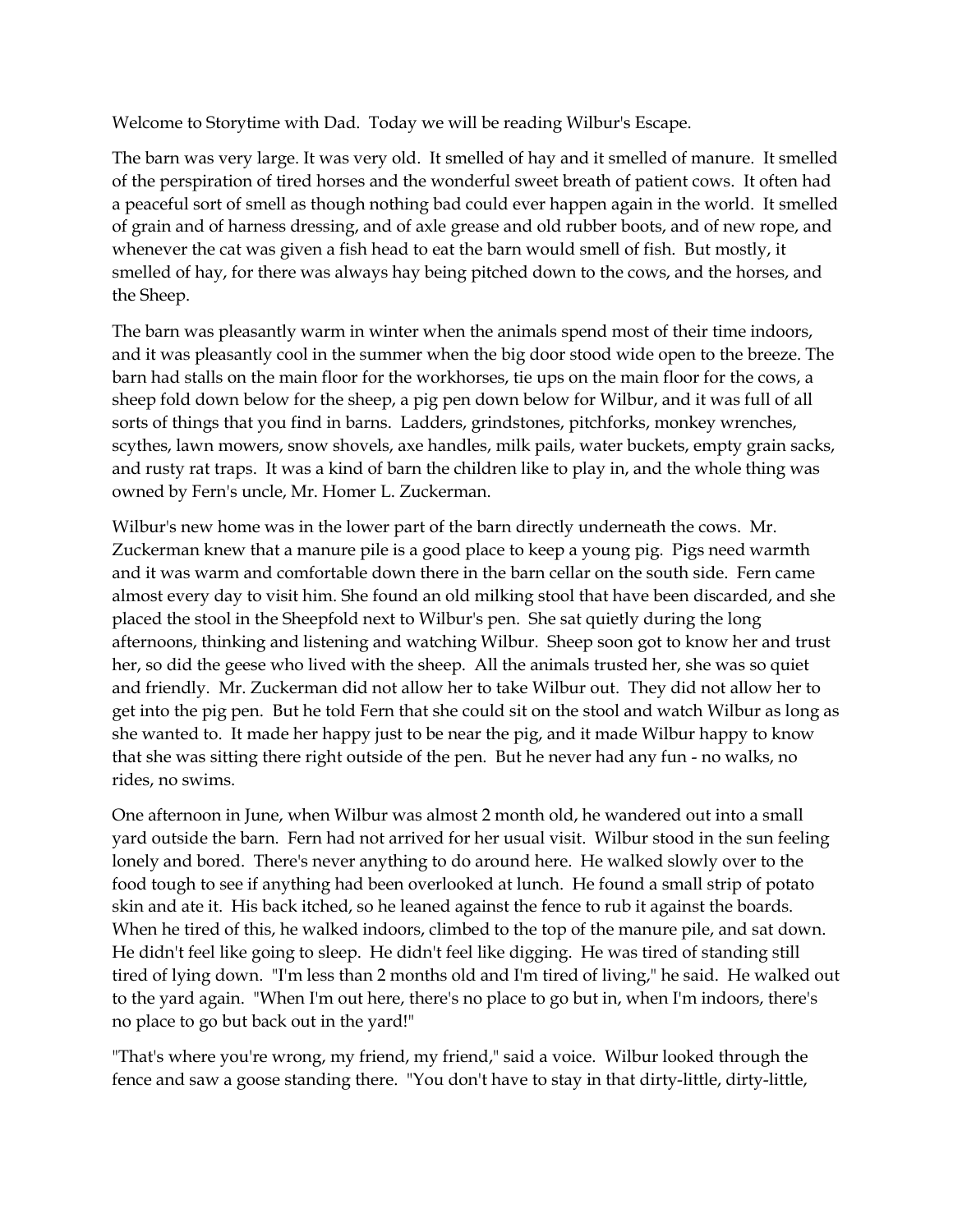dirty-little yard," said the goose, who talked rather fast. "The boards are loose, push on it. Push push push on it and come on out!"

"What!" said Wilbur, "say it slower."

"At-at-at the risk of repeating myself," said the goose. "I suggest that you come on out. It's wonderful out here."

"Did you say that a board was loose?"

"That I did that I did," said the goose. Wilbur walked up to the fence and saw that the goose was right! One board was loose. He put his head down, shut his eyes, and pushed. The board gave way in a minute. He squeezed through the fence and was standing in the long grass outside is yard. The goose chuckled.

"How does it feel to be free?" she asked.

"I like it," said Wilbur. "That is, I guess I like it, actually." Wilbur felt a little weird to be outside the fence, but nothing between him and the big world. "Where do you think I better go?"

"Anywhere you like, anywhere you like!" said the goose. "Go down through the orchard, root up the sod! Go down through the garden, root up the radishes! Root of everything! Eat grass! Look for corn! Look for oats! Run all over! Skip and dance, jump and prance! Go down through the Orchard and stroll in the woods! The world is a wonderful place when you're young!"

"I can see that," replied Wilbur. He gave a jump in the air, twirled, ran a few steps, stopped, looked all around, sniffed the smells of afternoon, and then set off walking down through the orchard pausing in the shade of an apple tree. He put a strong snout into the ground and began pushing, digging, and rooting. He felt very happy. He plowed up quite a piece of ground before anyone noticed him.

Mrs. Zuckerman was the first to see him. She saw him from the kitchen window and immediately shouted for the men. "Homer!" She cried, "Pig's out! Homer! Lurvy! Pigs out! He's down there under that apple tree."

"Now starts the trouble," Wilbert thought. "Now I'll catch it."

The goose heard the racket and she, too, started hollering, "make for the woods, the woods! She won't never never never catch you in the woods!"

The cocker spaniel heard the commotion and he ran out from the barn to join the chase. Mr. Zuckerman heard and he came out of the machine shed where he was mending a tool. Lurvy, the hired man, heard the noise and came up from the asparagus patch where he was pulling weeds. Everybody walked toward Wilbur, and Wilbur didn't know what to do! The woods seemed a long way off. Anyway, he had never been down there in the woods and wasn't sure he'd like it.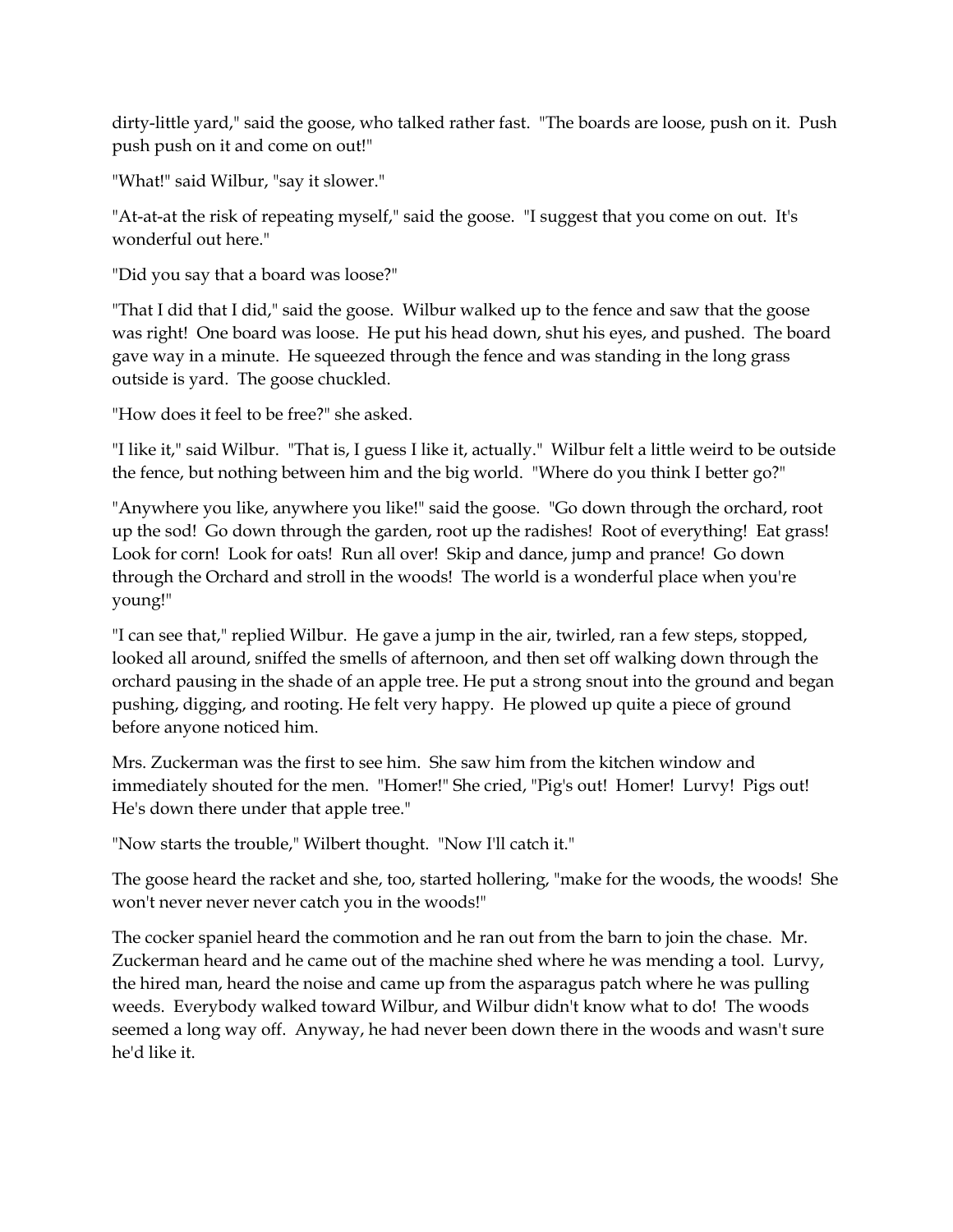"Get around behind him, Lurvy," said Mr. Zuckerman, "And drive him into the barn. And take it easy, don't rush him. I'll go and get a bucket of slops."

The news of Wilbur's Escape spread rapidly among the animals on the place. Whenever any creature broke loose on Zuckerman's farm, the event was of great interest to the others. The goose shouted to the nearest cow that Wilbur was free, and soon all the cows knew. Then, one of the cows told one of the sheep, and soon all the Sheep knew. The Lambs learned about it from their mothers. The horses in their stalls in the barn perked up their ears when they heard the goose hollering, and soon the horses caught on to what was happening.

"Wilbur's out?" They said. Every animal stirred his head and became excited to know that one of his friends had gotten free, and was no longer penned up or tied fast. Wilbur didn't know what to do or which way to run. It seemed as though everybody was after him.

"If this is what it's like to be free, I believe I'd rather be penned up in my own yard!"

The cocker spaniel was sneaking up on him from one side. Lurvy, the hired man, was sneaking up on him from the other side. Mr. Zuckerman stood ready to head him off if he started for the garden, and now Mr. Zuckerman was coming down towards him carrying a pale.

"This is a really awful," thought Wilbur. "Why doesn't Fern come!" He began to cry. The goose took command and began to give orders.

"Don't just stand there, Wilbur! Skip around, run towards me, slip in and out, in and out, in and out. Make for the woods! Twist and turn!"

The cocker spaniel sprang for Wilbur's hind leg. Wilbur jumped and ran. Lurvy reached out and grabbed. Mrs. Zuckerman screamed at Lurvy. The goose cheered for Wilbur. Wilbur dodged between Lurvy's legs. Lurvy missed Wilbur and grabbed the spaniel instead.

"Nicely done!" cried the goose. "Try it again, try it again."

"Run downhill!" suggested the cows.

"Run toward me!" yelled the gander.

"Run uphill!" cried the Sheep.

"Turn and twist!" honked the good.

"Jump and dance!" said the rooster.

"Look out for Lurby!" called the cows.

"Look out for Zuckerman!" yelled the gander.

"Watch out for the dog!" cried the sheep.

"Listen to me, listen to me!" screamed the goose.

Poor Wilbur was dazed and frightened by this hullabaloo. He didn't like being the center of all this fuss. He tried to follow the instructions his friends were giving him, but he couldn't run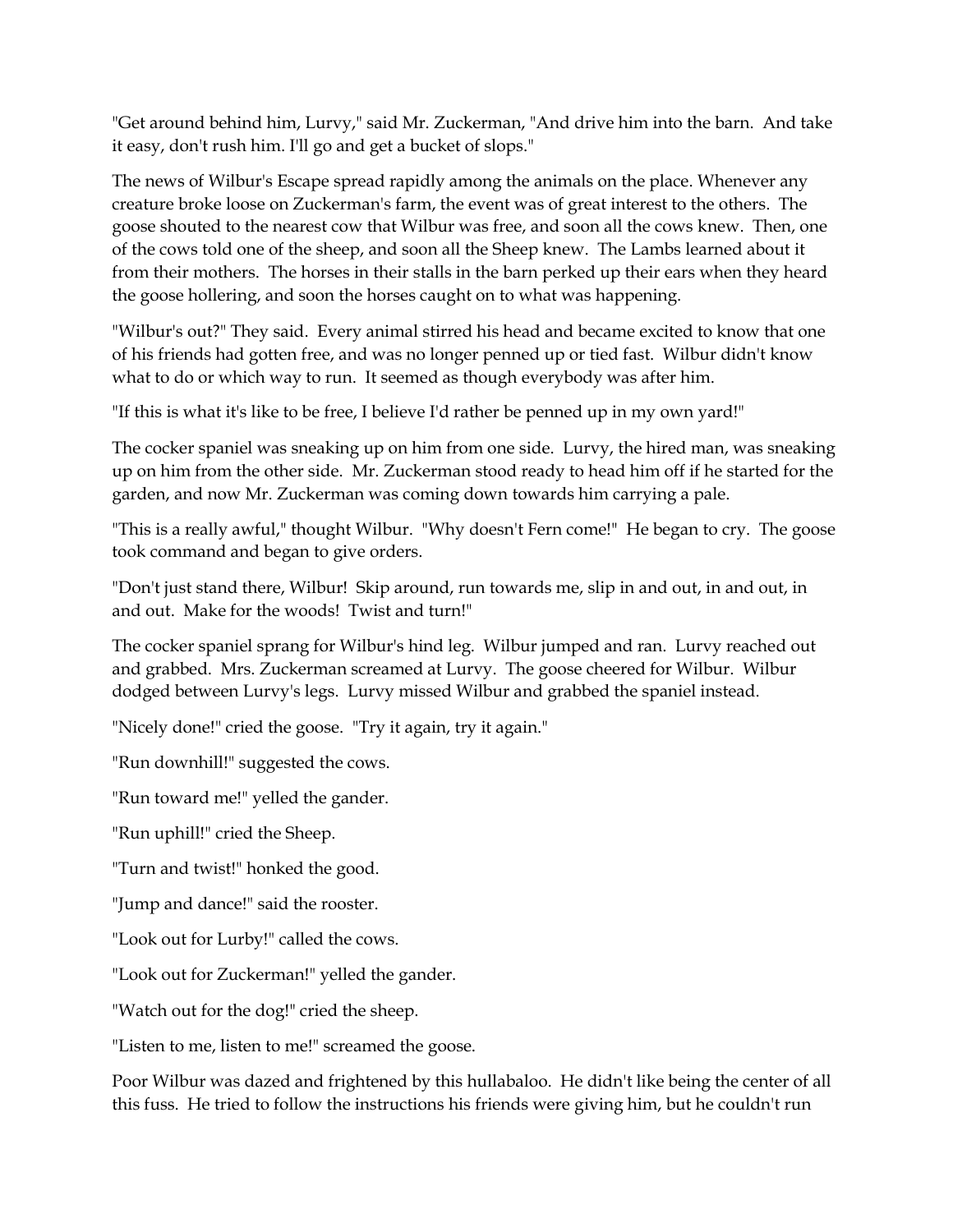downhill and uphill at the same time, and he couldn't turn and twist when he was jumping and dancing, and he was crying so hard he could barely see anything that was happening. After all, Wilbur was a very young pig, not much more than a baby, really. He wished Fern were here to take him in her arms and comfort him.

When he looked up, he saw Mr. Zuckerman standing quite close to him holding a pail of warm slops. He felt relieved. He lifted his nose and sniffed - the smell was delicious. Warm milk, potato skins, wheat middlings, toasted corn flakes, and a popover left from the Zuckerman's breakfast!

"Come pig," said Mr. Zuckerman tapping the pale. "Come pig." Wilbur took a step toward the pale.

"No, no, no," said the Goose. "It's the old pale trick! Don't fall for it, don't fall for it! He's trying to lure you back into captivity-ivity! He's appealing to your stomach!" But Wilbur didn't care, the food smelled appetizing. He took another step toward the pail.

"Pig, pig" said Mr. Zuckerman in a kind voice and began slowly walking toward the barnyard, looking all about him innocently as if he didn't know that a little white pig was following along behind him.

"You'll be sorry, sorry, sorry," said the Goose. Wilbur didn't care. He kept walking toward the pale of slops. "You'll miss your freedom," honked the goose. "An hour of freedom is worth a barrel of slops."

Wilbur didn't care. When Mr. Zuckerman reached the pigpen, he climbed over the fence and poured the slops into the trough. Then he pulled the loose board away from the fence so that there was a wide hole for Wilbur to walk through.

"Reconsider, reconsider!" cried the goose.

Wilbur paid no attention. He stepped through the fence into his yard. He walked to the trough and took a long drink of slops, sucking in the milk hungrily and chewing the pop over. It was good to be home again.

While Wilbur ate, Lurvy fetched a hammer and some eight-penny nails, and nailed the boards in place. Then he and Mr. Zuckerman leaned lazily on the fence, and Mr. Zuckerman scratched Wilbur's back with a stick.

"He's quite a pig," said Lurvy.

"Yes, he'll make a good pig," said Mr. Zuckerman. Wilbur heard the words of Praise. He felt the warm milk inside the stomach. He felt the pleasant rubbing of the stick along his itchy back. He felt peaceful and happy and sleepy. This has been a tiring afternoon. It was still only about 4:00, but Wilbur was ready for bed.

"I'm really too young to go out into the world alone," he thought and he laid down. The end.